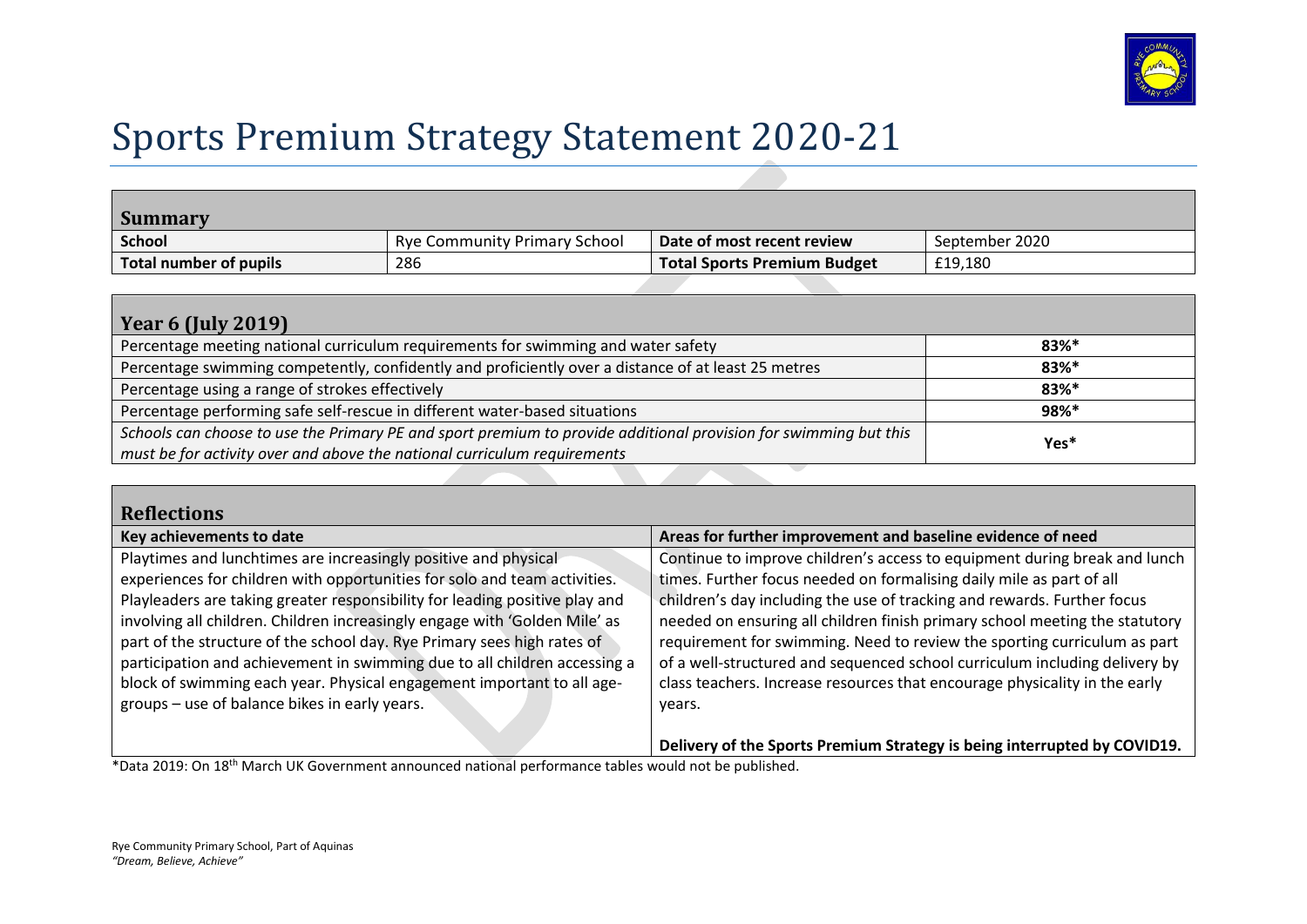

| <b>Action Plan and Budget Tracker</b>                                                                          |                                                                                                                                                                                                                                                     |       |               |            |  |
|----------------------------------------------------------------------------------------------------------------|-----------------------------------------------------------------------------------------------------------------------------------------------------------------------------------------------------------------------------------------------------|-------|---------------|------------|--|
| Key indicator 1: The engagement of all pupils in regular physical activity – Chief Medical Officers guidelines | 17% of total allocation                                                                                                                                                                                                                             |       |               |            |  |
| recommend that primary school pupils undertake at least 30 minutes of physical activity a day in school.       |                                                                                                                                                                                                                                                     |       |               |            |  |
| Intent<br>Increase amount of daily physical<br>activity undertaken by pupils.                                  | Implementation<br>Adopt 'Golden Mile' as a<br>daily physical activity for<br>all pupils. Use a tracker<br>to monitor participation,<br>outcomes and rewards                                                                                         | £2000 | <b>Impact</b> | Next steps |  |
|                                                                                                                | Improve the offer at<br>break and lunchtimes.<br>Including investment in<br>resources. Ensure play<br>leaders have skills to<br>lead and encourage<br>greater involvement in<br>physical games. Improve<br>maintenance of the trip-<br>trap course. | £1000 |               |            |  |

| Key indicator 2: The profile of physical education, school sport and physical activity (PESSPA) being raised across | 17% of total allocation  |       |  |                   |
|---------------------------------------------------------------------------------------------------------------------|--------------------------|-------|--|-------------------|
| the school as a tool for whole school improvement.                                                                  |                          |       |  |                   |
| Intent                                                                                                              | Implementation<br>Impact |       |  | <b>Next steps</b> |
| Increase proportion of pupils working at                                                                            | Plan a thoughtfully      | £6000 |  |                   |
| expected or above in each year group                                                                                | sequenced programme      |       |  |                   |
| for Physical Education.                                                                                             | of study with            |       |  |                   |
|                                                                                                                     | opportunities for        |       |  |                   |
|                                                                                                                     | assessment including     |       |  |                   |
|                                                                                                                     | provision of specialist  |       |  |                   |
|                                                                                                                     | coaching where           |       |  |                   |
|                                                                                                                     | necessary.               |       |  |                   |